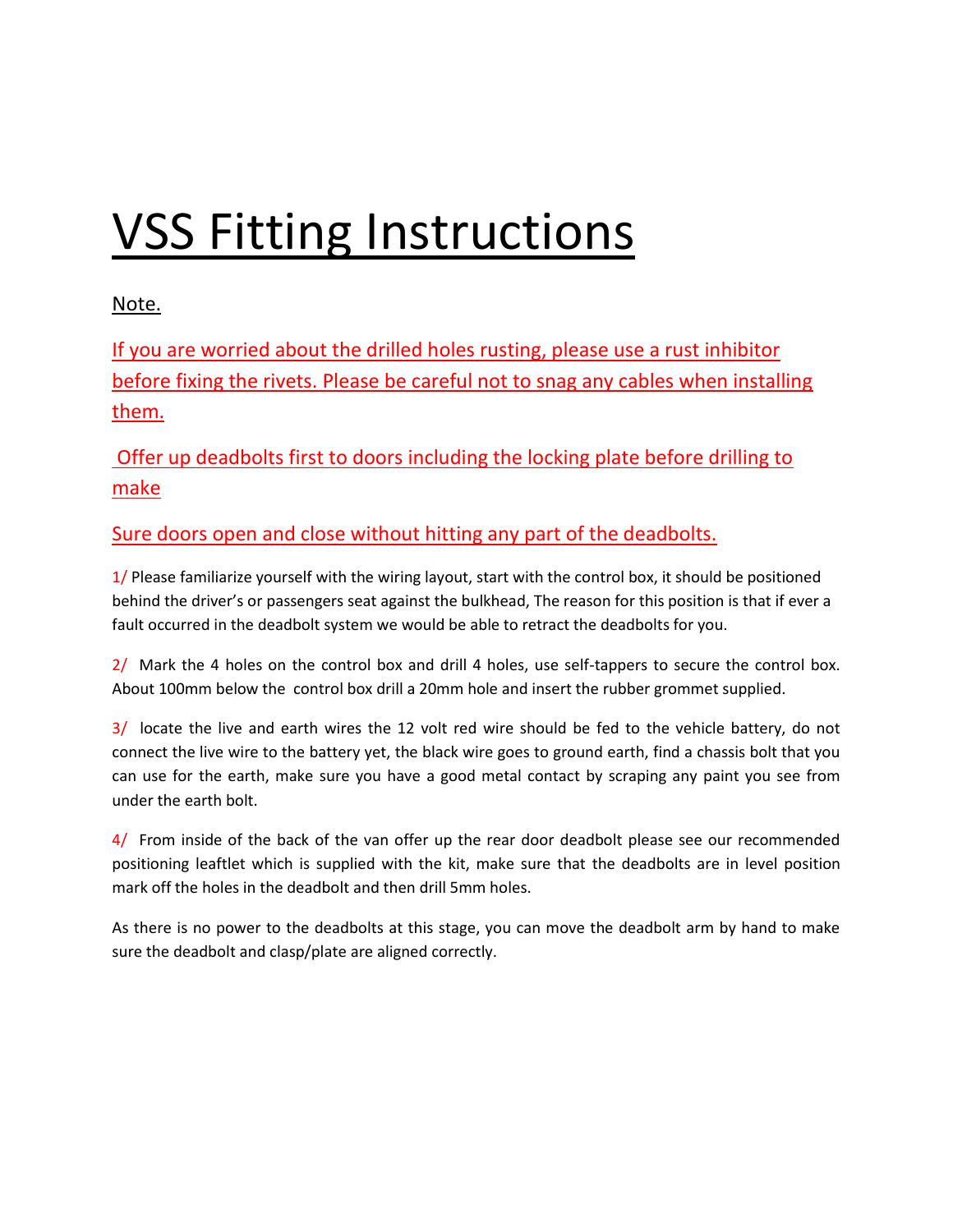

Offer back the deadbolt and insert the 5mm pop rivets and secure in place using pop rivet gun "not supplied".

5/ Do the same marking and fixing method for the side door,



6/ Locate the deadbolt wiring loom and connect up to the correct colored wire connectors, run the looms back to where you have the 20mm grommet hole behind the bulkhead. Whenever possible run the rear door deadbolt cable through the exsiting door loom guard, IF this is not possible then you can run it like we have pictured below, make sure you leave enough cable hanging for the hinged side door to open completely back.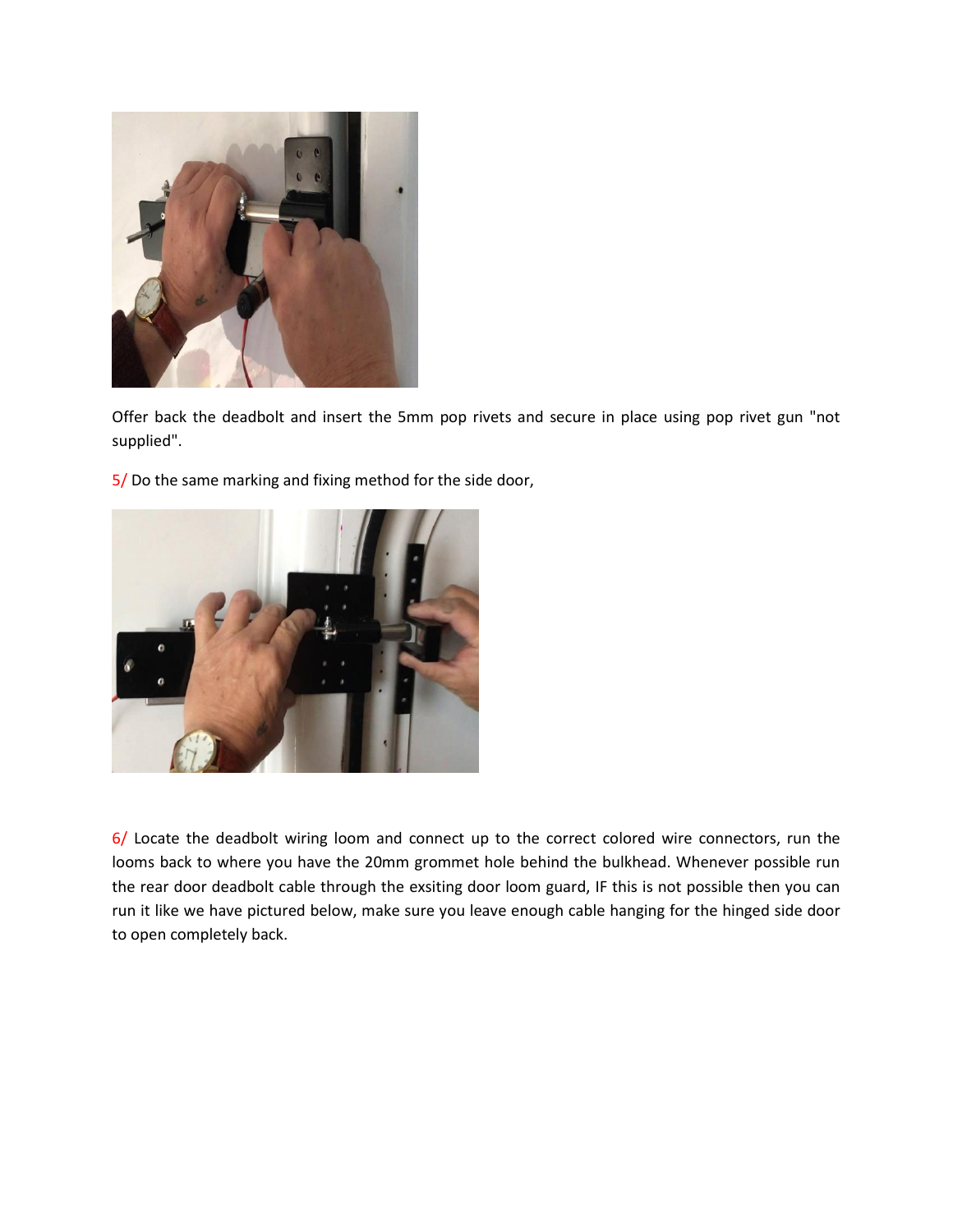

7/ Secure the wire looms in place using the supplied cable clips, with the end of the loom push it through the grommet and connect up to the control box.

8/ The sounder buzzer unit with the red & black wires should be mounted in the rear of the van, when deadbolts are activated the buzzer will sound 1 beep for unlocked and 2 beeps for the locked.

Connect the live wire to the battery with the supplied connector.

9/ Press button on remote fob and deadbolts will activate.

10/ On the rear doors offer up the striker plate, make sure the striker plate is over hanging the gap between the rear doors approx. gap away from the deadbolt should be about 5-10mm and drill holes 5mm, then secure using the supplied rivets, make sure that the deadbolt will not hit the striker plate it should be positioned with a gap of not less than 1mm from striker plate surface.

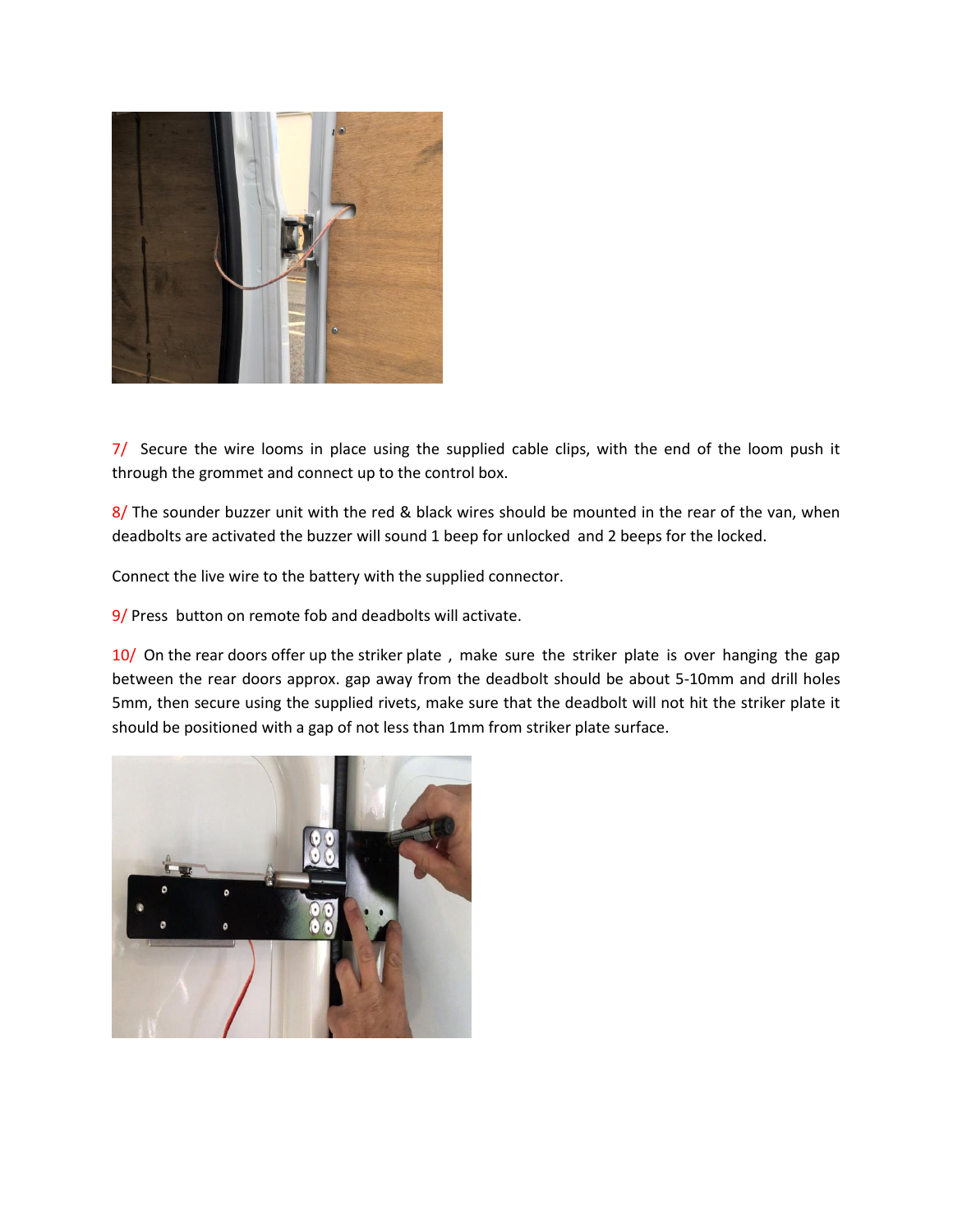11/ On the side door offer up the deadbolt clasp make sure that the deadbolt will not hit the clasp; the bolt should slide through and not touch the clasp.



12/ If you have removed internal paneling to fit the Deadbolts you will need to cut out where the Deadbolts protrude through make sure there is room for the mechanism to operate.



### **Maintenance**

Once a month spray DW40 on the deadbolt connecting rivet this will keep it

lubricated.

### **Operation**

If you tried to open a locked door by the deadbolt do not click button to unlock when it is jammed, you must push door to the closed position then click button to unlock, failure will accure if you leave the deadbolt trying to unlock on it's own.